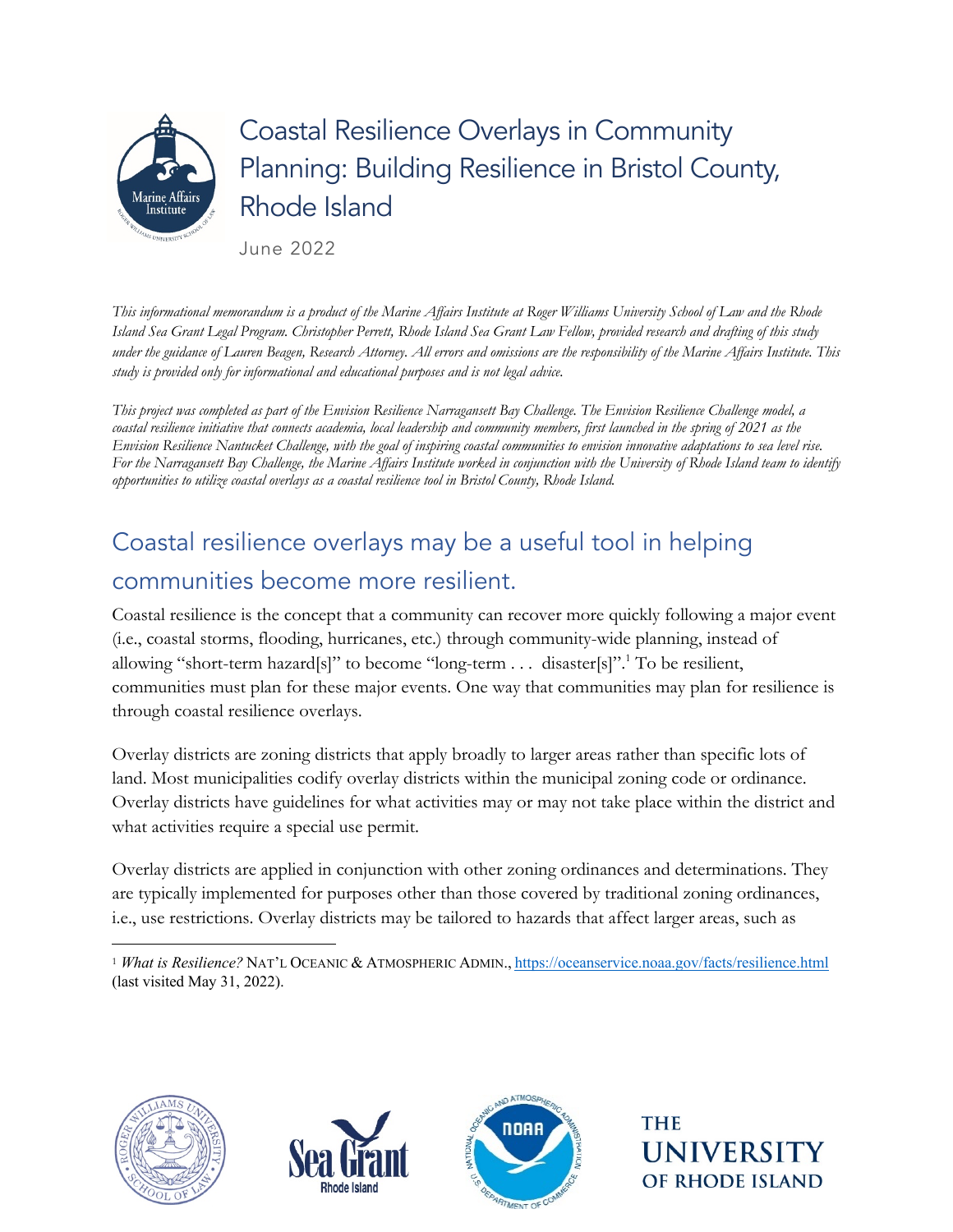flooding and fire. Some communities in the United States have used overlay districts to support coastal resilience planning in their communities. At present, no towns in Bristol County, Rhode Island, which is comprised of the towns of Bristol, Warren, and Barrington, have a coastal resilience overlay district. As low-lying coastal communities in a state already experiencing flooding, sea level rise, and increased storm frequency and intensity, Bristol County may want to consider the use of coastal resilience overlays to address current and future effects of climate change.

This memorandum will explore the possibility of towns in Bristol County, Rhode Island, creating coastal resilience overlays to assist in making those towns more resilient to changes in climate and weather. First, this memorandum will explore a similar overlay district, a floodplain overlay district, currently in effect in Barrington, Rhode Island. This provides a framework for creating a coastal resilience overlay district in Barrington and in Bristol County. Second, this memorandum will look to other examples of overlay districts related to resilience and climate change in Rhode Island. These examples provide further models of what towns in Bristol County may consider for creating coastal resilience overlays. Third, this memorandum will explore coastal resilience overlays in other areas of the United States, which may provide potential useful models for creating coastal resilience overlays in Bristol County. Finally, this memorandum will conclude with some suggestions of next steps for Bristol County to consider in creating coastal resilience overlays.

### 1 Relevant Overlay in Bristol County: Barrington Floodplain Overlay District

The town of Barrington, Rhode Island has established a floodplain overlay district in order to "ensure public safety, minimize hazards to persons and property from flooding, to protect watercourses from encroachment, and to maintain the capability of floodplains to retain and carry off floodwaters."2 The areas within the overlay district are those special flood hazard areas that are designated on Bristol County Flood Insurance Rate Map (FIRM) and the Federal Emergency Management Agency (FEMA) digital FIRM.<sup>3</sup> Certain use restrictions and permit requirements are imposed on development and other activities that may take place within the overlay district. All such requirements and permits are in addition to all regular permits for development in non-floodplain districts.<sup>4</sup> While the Barrington floodplain overlay district does not directly address resilience in its purpose, increased flooding is an effect of climate change, and the floodplain overlay district may be considered planning for those effects and hazards. The floodplain overlay district may be a good place to start planning for resilience in Barrington and Bristol County; it establishes a precedent for creating other overlay districts related to specific climate change effects in Barrington or other communities in Bristol County.

<sup>2</sup> TOWN OF BARRINGTON, R.I. CODE § 185-144 (2021).

<sup>3</sup> *Id.* § 185-145(a).

<sup>4</sup> *Id.* § 185-146(c).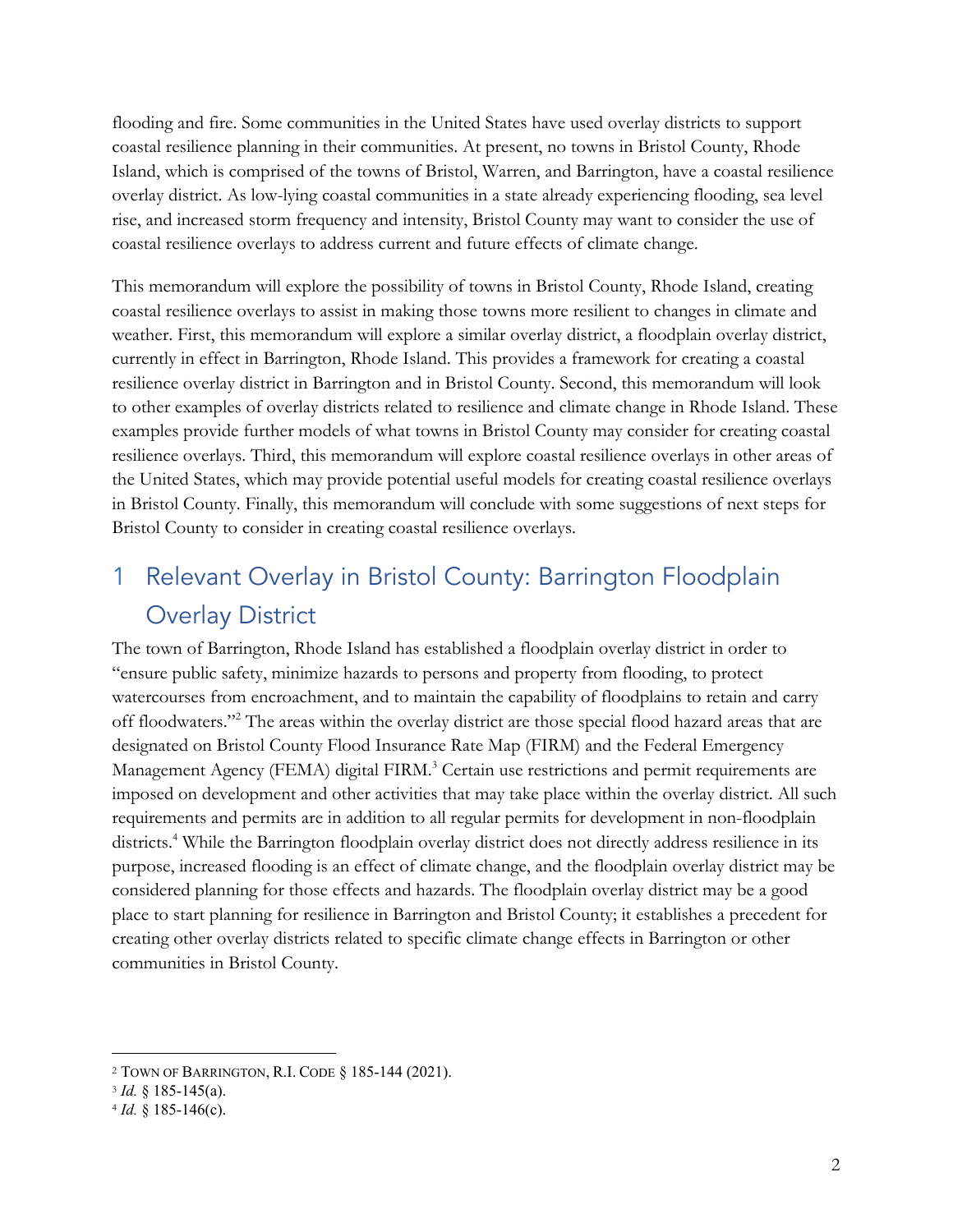Despite a lack of coastal resilience overlays in Bristol County, there is an in-state example of a coastal resilience overlay in South Kingstown, Rhode Island. Further, South Kingstown has a Coastal Community Overlay District that may provide useful information for resilience planning in Bristol County communities.

### 2 Examples of resilience overlays in Rhode Island that may provide guidance for Bristol County.

#### 2.1 South Kingstown Coastal Resiliency Overlay District.

The town of South Kingstown established a coastal resiliency overlay district in order to "protect the public health, safety, and general welfare by promoting awareness of future projections of sea level rise and the associated impacts from flooding and storm surge to current and future property owners."5 The area within the overlay district is an area that has been designated on the Coastal Resources Management Council (CRMC) Design Elevation Map as being "vulnerable to storm surge during a one hundred-year storm event with the presence of five-feet of sea level rise (SLR) that lies outside of the [FEMA] Special Flood Hazard Areas."6 This overlay is specifically designed to address the effects of climate change in the overlay district.

Anyone that seeks to obtain a building permit within the overlay district is required to first obtain information regarding projected sea level rise scenarios for that property and that information is recorded by the town planning department in the town land evidence records so that it may be accessed by future owners of the property.<sup>7</sup> There are also development standards and dimensional requirements for projects, however, elevating structures is not a requirement.<sup>8</sup> A development project can refer to, "[n]ew construction of a structure intended for occupancy, substantial improvement of a structure, as determined by the building official, repair and/or renovation of a substantially damaged structure, as determined by the building official, or any improvement of a structure that has a cumulative improvement value equal to or exceeding fifty (50) percent of the value of the structure."9 Requiring property owners to obtain information on projected sea level rise provides an opportunity for property owners to become more educated on the effects of climate change, and could encourage property owners to make decisions based on likely future conditions of their properties. This may result in property owners and communities making decisions that not only conform to the overlay district, but exceed requirements of the overlay district to be even more responsive to changing conditions.

<sup>&</sup>lt;sup>5</sup> TOWN OF SOUTH KINGSTOWN, R.I. CODE app. A § 609.2 (2019).

<sup>6</sup> *Id.* § 609.1.

<sup>7</sup> *Id.* § 609.3.

<sup>8</sup> *Id.* §§ 609.3, 609.4.

<sup>9</sup> *Id.* §609.4, referencing § 601.3.C.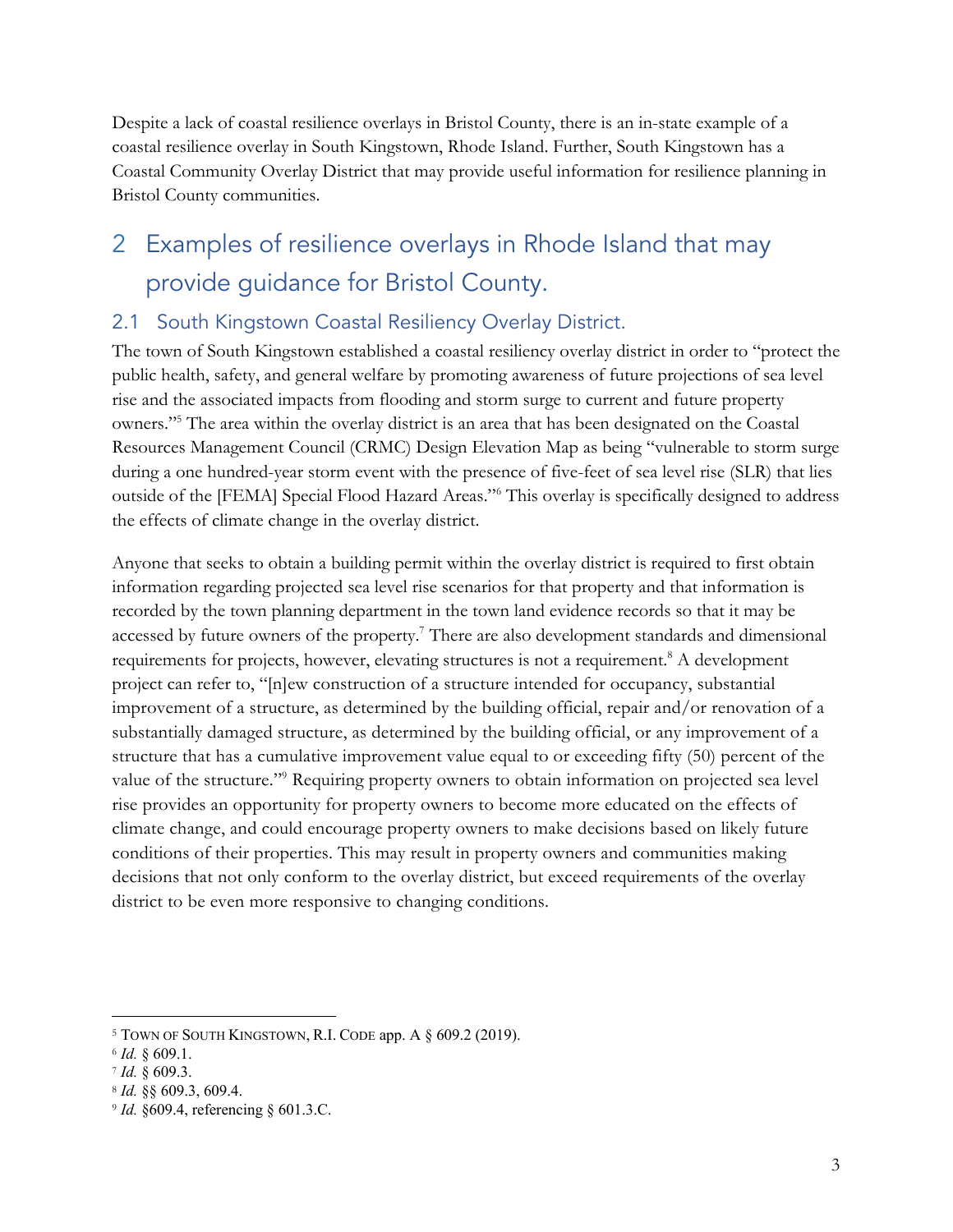#### 2.2 South Kingstown Coastal Community Overlay District.

The town of South Kingstown has established a coastal community overlay district for the purpose of managing changes to legal non-conforming residential communities that are important to South Kingstown's identity, and to allow those structures to continue to exist and be utilized, while also planning for future climate change. <sup>10</sup> The overlay district provides standards for construction and renovation to accommodate for sea level rise and other effects of climate change.<sup>11</sup> The coastal community overlay is a small district and demonstrates how a community can create an overlay for a small, select area to address specific concerns of the community. The coastal community overlay details specific changes to structures a homeowner may wish to make on a property and details the level of approval required for those changes.<sup>12</sup> For example: building an access ramp to the property requires approval from a zoning enforcement officer; adding a small deck would require the approval of a technical review committee; and converting an enclosed porch to living space would require an issuance of a special use permit by the zoning board of review.<sup>13</sup> The coastal community overlay district also details prohibited changes in the community, such as building a second story on a house.14

Having clear guidance for permitted and prohibited actions in a special area like the coastal community overlay district can be beneficial to property owners and community planners alike, allowing all parties to understand the reasonable limitations on properties in the district. They can also serve as an educational tool regarding the effects of climate change on vulnerable areas. When planning for climate change, communities in Bristol County may consider overlay districts like those in South Kingstown as an opportunity to begin to set stricter regulations in areas that are likely to be vulnerable to flooding or sea level rise. Both of the South Kingstown overlays demonstrate a community in Rhode Island successfully implementing coastal resilience overlays. Planners in Bristol County may consider connecting with planners in South Kingstown to discuss challenges that South Kingstown may have faced enacting and enforcing the overlays. This could help Bristol County avoid similar challenges, or at least understand how to better address those challenges.

### 3 Examples of resilience overlays in other states that may provide guidance for Bristol County.

#### 3.1 Norfolk: Coastal Resilience Overlay and Resilience Quotient.

In 2018, the city of Norfolk, Virginia redrafted their zoning ordinance and established two significant ordinance sections that aimed to reduce flood risks, manage stormwater, and improve

<sup>10</sup> *Id.* § 608.1.

<sup>11</sup> *Id.* §§ 608.1, 608.5-608.9.

<sup>12</sup> *Id.* §§ 608.5-7.

<sup>13</sup> *Id.*

<sup>14</sup> *Id.* §§ 608.8.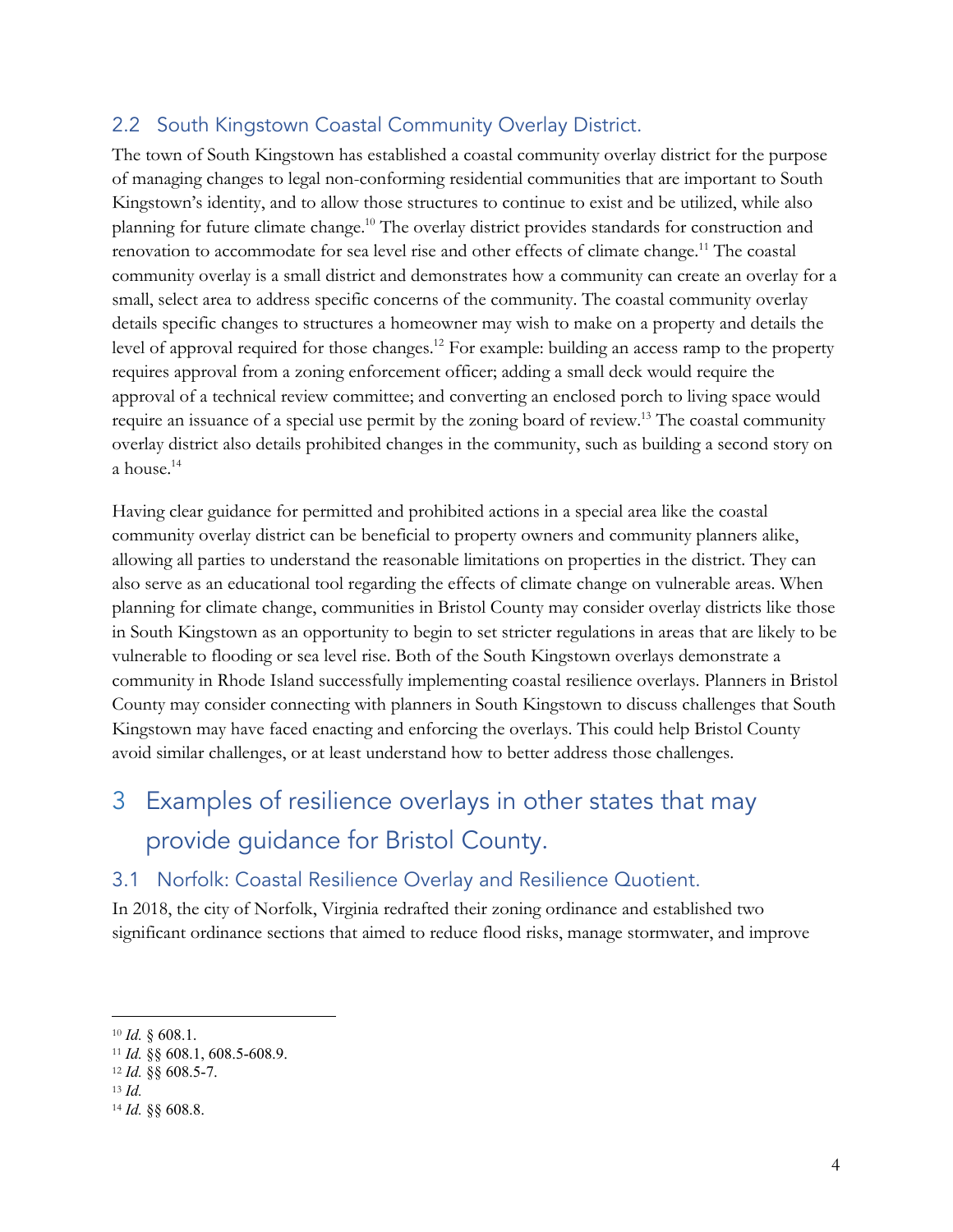and promote coastal resilience in the city.15 The two significant ordinance regulations are: the Coastal Resilience Overlay (CRO) and the Resilience Quotient system.<sup>16</sup>

The CRO regulations seek to "increase resilience to sea level rise, storm-related flooding events, and other shocks and stresses specific to the coastal environment."17 The CRO applies to all land that is identified in the Flood Plain/Coastal Hazard Overlay.18 Notable requirements of the CRO include: electrical and mechanical systems being elevated one foot above (otherwise required) finished floor elevations, a prohibition on basements, salt tolerant and native species for landscaping, pervious materials for parking lot surfaces, and open space set-asides that contain "pervious surfaces capable of infiltrating stormwater."19

The Resilience Quotient was developed to further Norfolk's commitment to "being the coastal community of the future" and all new development (and applicable redevelopment) within the city are required to meet a resilience quotient.<sup>20</sup> This quotient is a points-based system and covers three components of consideration: risk reduction, stormwater management, and energy resilience.<sup>21</sup> In general, the Resilience Quotient allows for flexibility in development choices outlined in the resilient point system tables (each line item has a different earned point value), while still requiring a baseline compliance point total per component.<sup>22</sup>

The CRO and the Resilience Quotient system notably intersect by the CRO requiring more stringent standards on developments contained therein, than those outlined in the city-wide Resilience Quotient system.23 These increases in building points apply to residential, non-residential, and mixed-use development as outlined in the Resilience Quotient system.24 Specifically, the increased standards apply to two components of the Resilience Quotient system: 1) Risk Reduction, which includes options for generator installation, independent electrical sources, or increased elevations of the ground story finished floor and electrical/mechanical equipment, and 2) Stormwater Management, which includes options for green roofs, rain gardens that infiltrate stormwater, pervious pavement, and preserving large native species trees on site.25

The Norfolk CRO and Resilience Quotient are novel ways to combat sea level rise and storm-related flooding events. The CRO, applying to all flood plain and coastal hazard zones, increases the likelihood of resilience and adaptability in these areas by minimizing their exposure to significant risk through the outlined resiliency-focused requirements. Further, the adoption of a resilience quotient

<sup>15</sup> CITY OF NORFOLK, VA., ZONING ORDINANCE §§ 1.7.1, 3.9.18, 5.12.1 (2022).

<sup>16</sup> *Id.*

<sup>17</sup> *Id.* § 3.9.18.

<sup>18</sup> *Id*. §§ 3.9.18(B).

<sup>19</sup> *Id*. §§ 3.9.18(C).

<sup>20</sup> *Id.* §§ 5.12.1, 5.12.4(A). <sup>21</sup> *Id.* §§ 5.12.6, 5.12.7.

<sup>22</sup> *Id.*

<sup>23</sup> *Id.* § 3.9.18(C)(5).

<sup>24</sup> *Id.*

<sup>25</sup> *Id.* §§ 3.9.18(C)(5), 5.12.6, 5.12.7.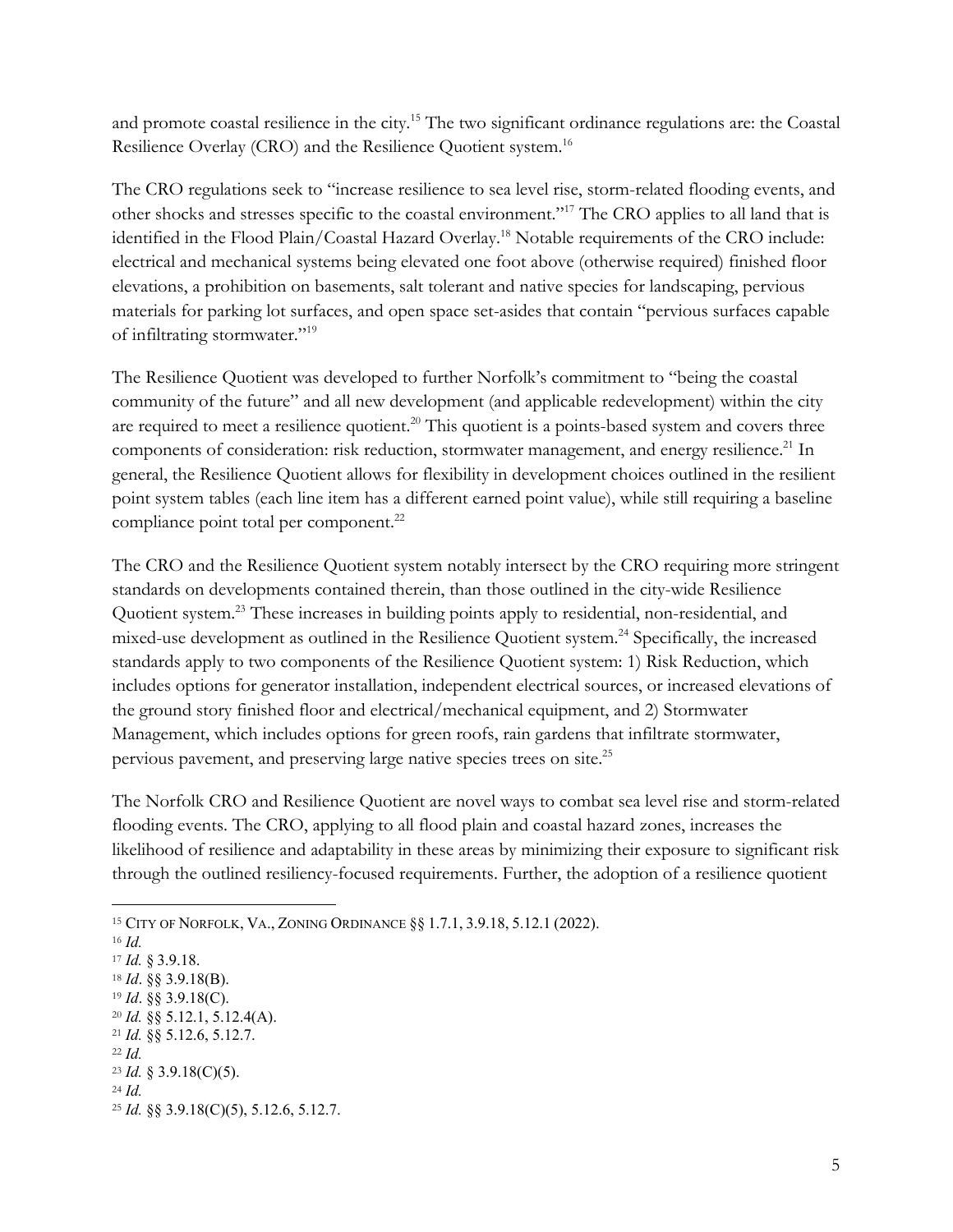may be an attractive model for Bristol County due to its inherent flexibility, which may prove beneficial should individual towns have specific compliance requirement requests. For example, if one town has more historical sites, but still wanted to encourage resilience adaptation, a line-item could be added that addresses this concern. With a resilience quotient, compliance is still required, but prescriptive methods are loosened to afford for unique circumstances.

#### 3.2 Boston: Coastal Flood Resilience Overlay District.

In order to promote, *inter alia,* resilient planning, consistent standards, long-lived investment, and adaptation strategies, the city of Boston, Massachusetts has established a coastal flood resilience overlay district.<sup>26</sup> The overlay applies to both new construction and substantial renovation of existing properties in the district.<sup>27</sup> The overlay regulations enumerate use and dimensional regulations that are based on FEMA flood maps and engineering and scientific data.<sup>28</sup> Any project that is proposed to take place within the overlay district is subject to a resilience review.<sup>29</sup> Additionally, special consideration is given to historic structures, allowing for a possible variance from the coastal overlay for reconstruction or restoration of those specified structures.30

The Boston overlay may be a good place to take inspiration for a proposed coastal resilience overlay district in Bristol County. The towns within Bristol County are not as large as Boston, but they have similar historic waterfronts and may want to consider preserving the historic character of their communities.

Both the Boston and Norfolk overlay districts provide good examples of how to craft coastal resilience overlay districts that are responsive to the needs of the community. The Boston overlay district regulations bar the issuance of a permit if the proposed project fails to meet resilience standards. This enforcement provides a good incentive for compliance. Some of the aspects of these two overlay districts could be incorporated into a proposed overlay in Bristol County. It may be useful for planners in Bristol County to connect with planners in Norfolk and Boston to better understand the processes that went into the creation of both overlays.

## 4 How can Bristol County municipalities utilize coastal resilience overlays and what are considerations for other communities considering these resilience tools?

Bristol County, or individual towns in Bristol County, may want to consider the use of coastal resilience overlays for future planning. Most of the examples explored in this memorandum are specific to one municipality. However, another option that may be available to Bristol County is a

<sup>26</sup> CITY OF BOSTON, MASS., BOSTON REDEVELOPMENT AUTHORITY ZONING CODE § 25A-1 (2021).

<sup>27</sup> *Id.* § 25A-4.

<sup>28</sup> *Id.* §§ 25A-3, 6.

<sup>29</sup> *Id.* § 25A-7.

<sup>30</sup> *Id.* § 25A-6.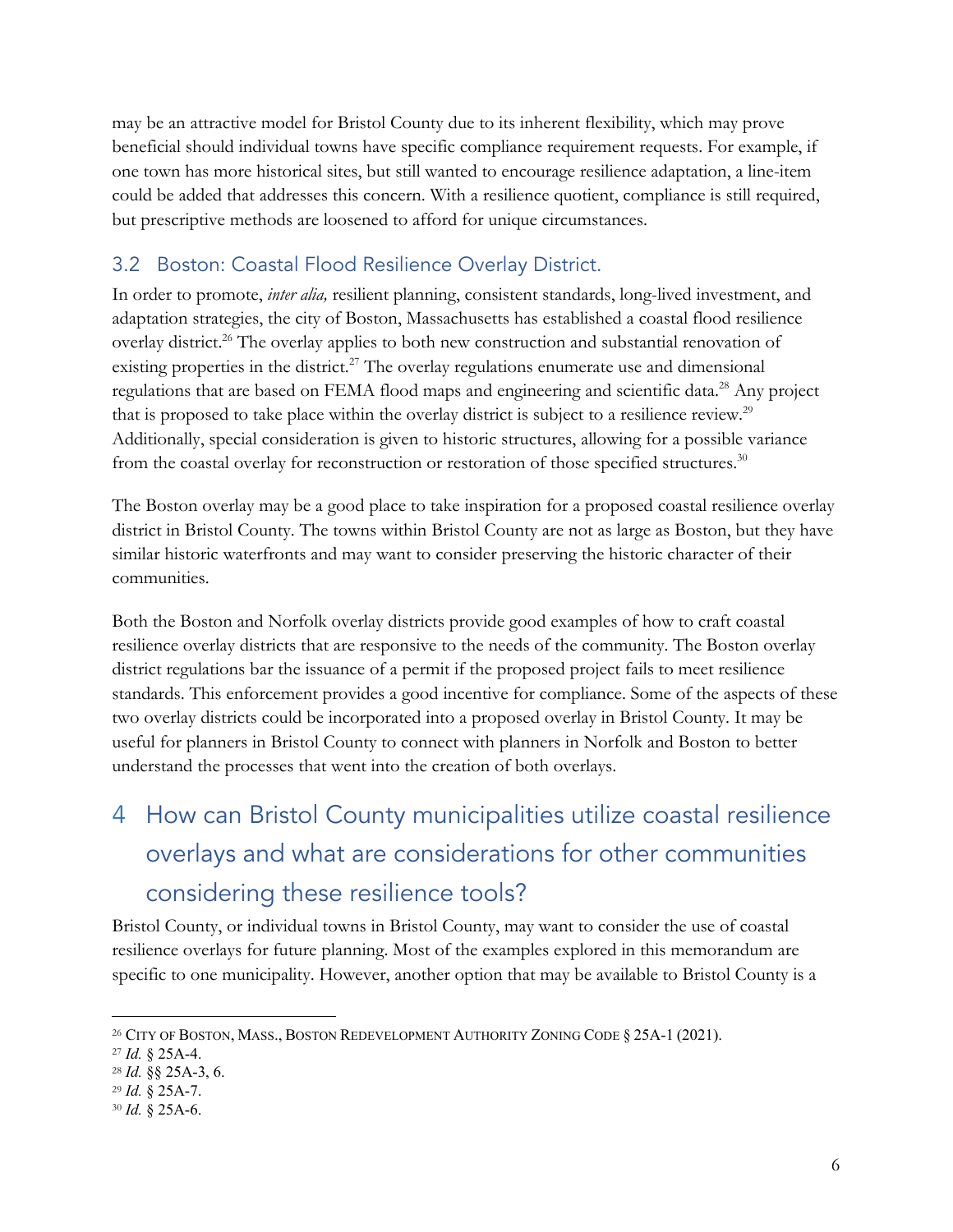county-wide overlay. This would be a collaborative effort between Warren, Barrington, and Bristol, and would have uniform regulations across the county. The three towns could work to create a model coastal resilience overlay district that each town could then tailor to their own unique needs. This would provide relatively uniform standards across the county while allowing each town to adjust certain aspects to suit their zoning requirements and local context.

When a community decides that it wants to create a coastal resilience overlay, it must determine what the specific goals of the overlay will be. There must be strong support from the community for the goals of the overlay. The community should also clearly determine what types of projects they want the overlay to apply to. Smaller overlay districts, such as the coastal community overlay district in South Kingstown, may be easier to establish at first, while larger overlays, such as the Boston coastal flood resilience overlay district, may take more time and community will to build support for.

Another consideration for communities is how to label the overlay district. While not discussed explicitly in this memorandum, each of the communities discussed in the memorandum likely carefully chose the title of their ordinance. The term "resilience" is not a word that is regularly used by the general public in the context of coastal hazards. By including the term "flood" in the title, a town may garner more public support and understanding of what the town is trying to accomplish with the overlay district. If planners in Bristol County reach out to planners in South Kingstown, Norfolk, and Boston, they may wish to inquire about the rationale for the titles of the overlay districts in their communities.

As a first step, Bristol County may want to consider adopting smaller overlay for specific areas of concern, such as South Kingstown's coastal community overlay. As Bristol County considers larger overlays, it may consider an overlay modeled on Norfolk's Resilience Quotient system. Assigning point values based on identified criteria and modifying the point allowances based on the intended overlay change would allow for modification specific to each municipality while still providing a uniform system and common purpose. Additionally, Bristol County could incorporate the historic preservation qualifier of Boston's overlay district. In this special provision for historic structures, key variations are afforded for these historic structures, which could prove vital for maintaining flexibility for important historical structures in Bristol County.

Coastal resilience overlays can be created in many different forms and no one overlay works for every community. Communities such as those in Bristol County can look to existing overlays in Rhode Island and throughout the United States for models of what may work in their communities. After examining those overlays and discussing challenges of their creation and implementation with other community planners, communities should start to evaluate the specific needs of their communities.